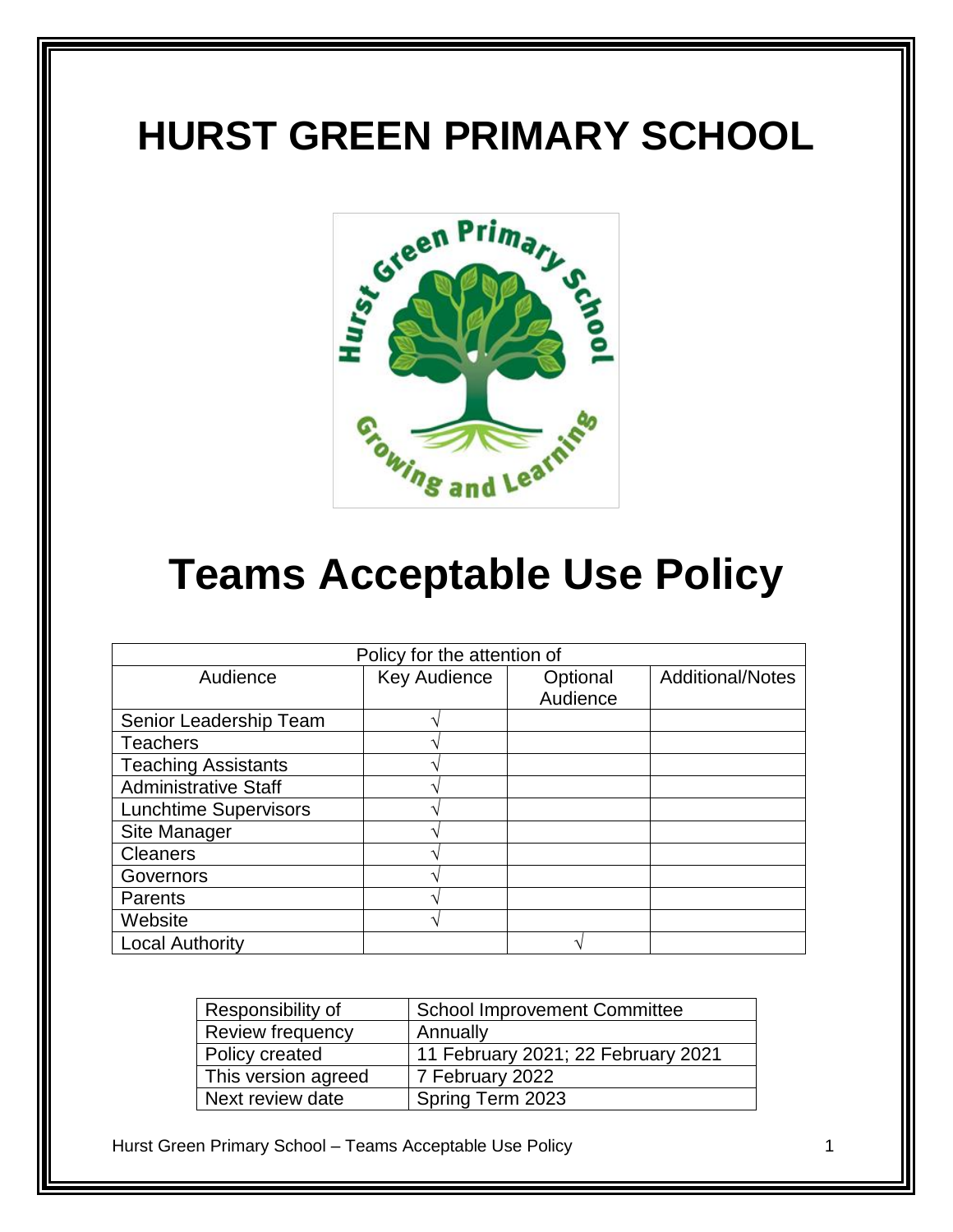### **Acceptable Use Policy for Teams**

School to family interactions have had to be made at a distance since the Covid-19 outbreak and require teachers and students to adapt normal classroom routines to the online world. It is an expectation that the normal high levels of behaviour expected when in school will remain in place at all times when interacting with the school from home.

Digital technologies have become integral to the lives of children and young people. These technologies are powerful tools which open up new opportunities including the offer of pastoral and academic support for students. Technologies and digital platforms such as Microsoft Teams can provide opportunities for discussion, promote creativity and stimulate awareness of contextualised subjects to provide effective support for pupils based on their individual pastoral and academic needs.

Young people should have an entitlement to safe internet access at all times.

This Student Acceptable Use Policy is intended to ensure:

• That young people will be responsible users and stay safe while using the internet and other digital technologies to interact with Hurst Green Primary School.

• That school systems and users are protected from accidental or deliberate misuse that could put the security of the systems and users at risk.

Hurst Green Primary School staff will primarily use Microsoft Teams as a communication tool to support students in a pastoral manner although the platform can also be used for academic purposes if school closure continues for a prolonged period of time.

#### **Gaining access to Microsoft Teams**

To gain access to Microsoft Teams every student will be provided with an email address and a password. The email address will act as the student's Office 365 log-on name. Once logged on students can access the Teams icon within this software. The email address will also allow students to access and use the school email system, which can also be found on the Office 365 homepage. Both platforms are monitored and neither should be considered 'private' by students.

Students should take on an increasing amount of responsibility for their own accounts as they mature over Key Stage Two, but this must be overseen by parents who also hold responsibility for children's actions online when at home. In EYFS and KS1 parents are completely responsible for their children's online actions. Parents and Children are expected to follow the Online Safety rules taught in lessons when interacting on Microsoft Teams including (but not exclusive to):

• Never revealing private information including date of birth, home addresses or contact details.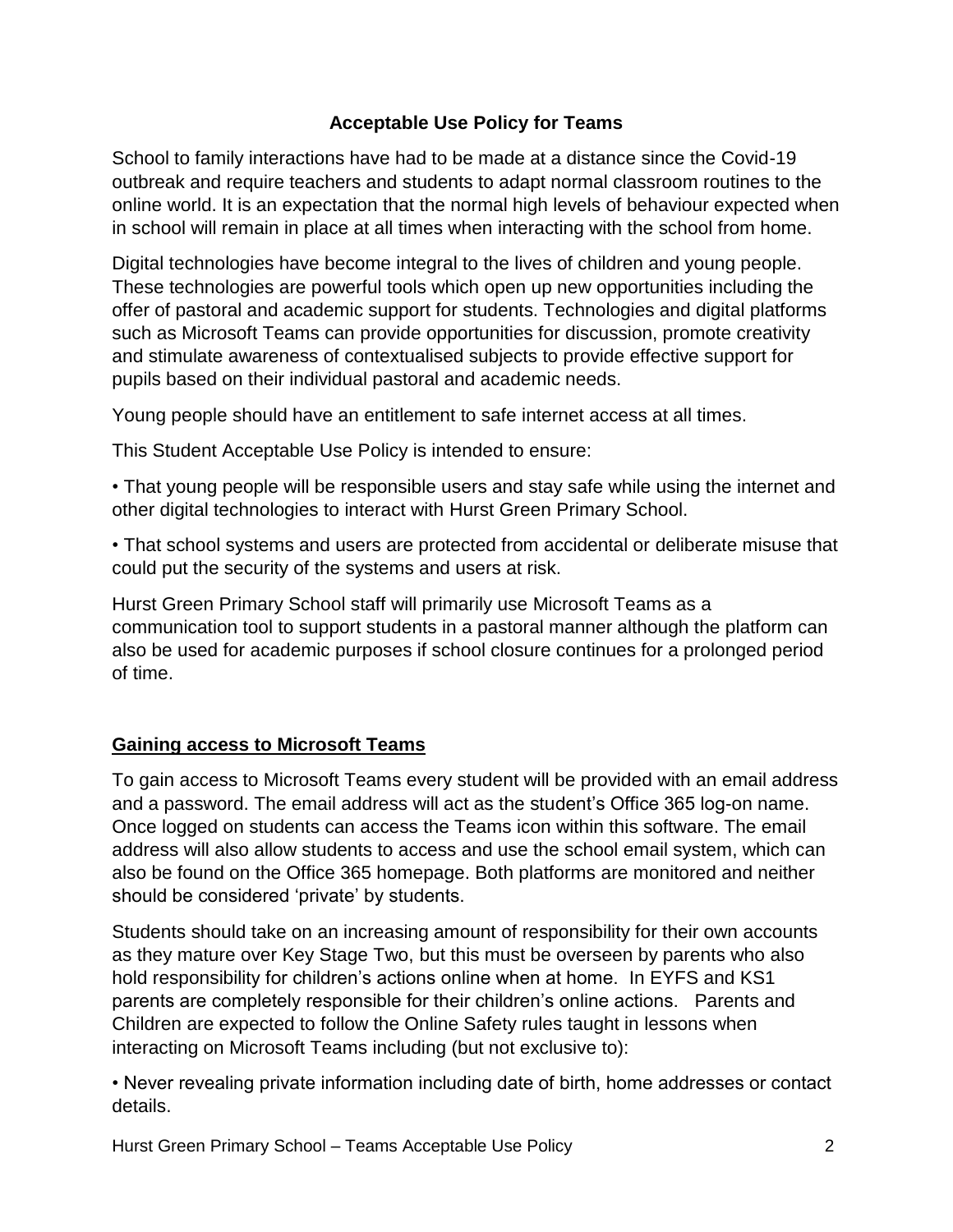- Never distributing images of themselves of others via Microsoft Teams.
- Using appropriate words and actions when participating in calls and chats.

Students are strongly advised never to share their log-on name or password with anybody other than their trusted adults within their home environment.

### **Microsoft Teams in a 'Live' format**

'Live' interactions to support students will always be initiated by a staff member who will make contact with students prior to the interaction starting to advise a start date and time. Students are expected to log onto Microsoft Teams on time to this time to be ready to accept the call request. Staff will inform all students when the interaction has finished and all students will log off Microsoft Teams immediately to allow the staff member to close the call. Student behaviour when participating within a 'Live' interaction will mirror normal classroom behaviour. Students will be expected to:

• Respect all participants by allowing others to share their view point in a safe environment.

- Respond to questions or tasks from staff members in an appropriate way.
- Attempt all tasks in a positive manner.
- Engage with enthusiasm when collaborating virtually with class members.

#### **Remote Interactions using Microsoft Teams**

For Microsoft Teams to be used effectively and safely, students must agree to the following points:

- Students must not use Microsoft Teams to call, chat or set up groups between each other or with any staff and parents.
- Students must not attempt to start or record a meeting.

• Students must not share any resources, recorded videos, PowerPoints, assemblies or other materials uploaded by staff or other students within or outside of Hurst Green Primary School Teams accounts.

• Student cameras are disabled but they may use still images of themselves (with parental permission) for easier identification for staff.

• Students must think carefully about what is acceptable language with regards to what they say, type or post when using Microsoft Teams. This includes the use of emoji's and images.